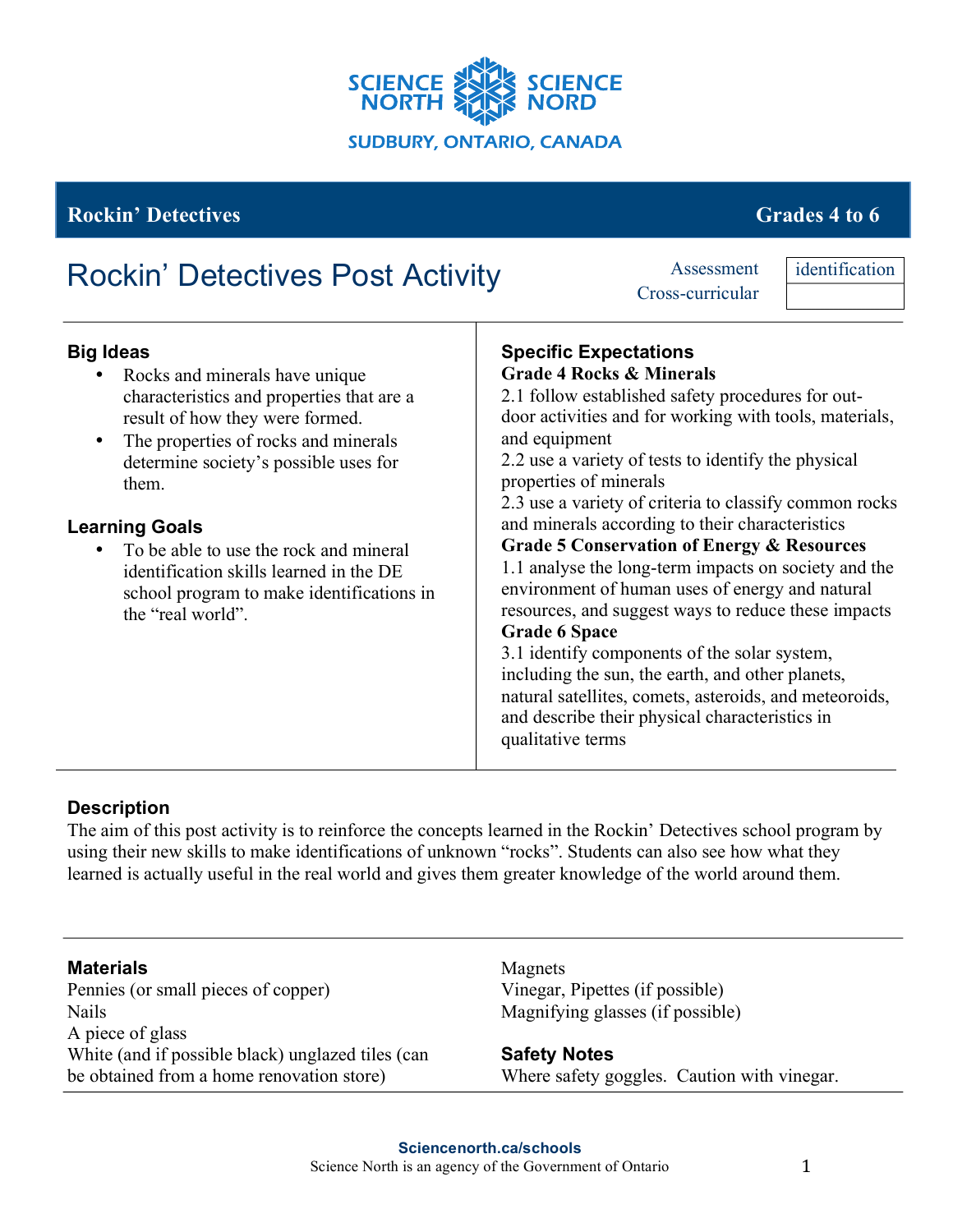#### **Introduction**

**Recap**

- What is the difference between a rock and a mineral?
	- o A mineral is a naturally occurring substance, which is pure in content (meaning it has a specific chemical composition).
	- o A rock is an aggregate of minerals (a number of minerals having formed a mixed structure)
- Minerals have specific physical properties. We can use those to help us identify them either in pure content or as part of a rock.
- Did and/or learned about a number of tests on minerals at Dynamic Earth to determine what they were:
	- o Hardness test
	- o Streak test (what colour is a streak that we make with the mineral?)
	- o Fluorescence (does it glow under UV light?)
	- o Magnetism (is a magnet attracted to it?)
	- o Electrical Conductivity (does it conduct electricity?)
	- o Cleavage (Does the mineral break along flat planar surfaces?)
	- o Effervescence (Does the mineral react to an acid?)

#### **Discussion of today's activity**

Today we will use our newfound skills to try to identify minerals we can find in our everyday life here at school and/or at home.

- Can we do any of the tests listed above with tools that we have here in our classroom or even at home? Yes. Discuss:
	- o Can test hardness with a fingernail, penny, nail, glass plate we have that!
	- o Streak test can be done with black and white unglazed tiles we have that!
	- o Fluorescence is a bit harder. We may not have a UV light available.
	- o Magnetism can be tested with a simple magnet we have that!
	- o Electrical conductivity is harder again. We may not have a setup to test it.
	- o Cleavage we can do by just looking at the structure of minerals but it may not be possible if it has been modified (e.g. shaped into something).
	- o Effervescence we can do by using pickling vinegar we have that!

#### **Action**

#### **Find "rocks" to test**

- In order to increase the variety of minerals that students can test we recommend that you instruct students to look for samples at home as an assignment before this lesson.
- Students can also find things around the school now for testing.
- Ideas on what items they can look for:
	- o drywall pieces, metal pipes (copper, aluminum, steel, etc.), clay pot pieces, pieces of gravel, any ornamental rocks that may be available from the yard or even a nearby outdoor space, pencil led (graphite), cutlery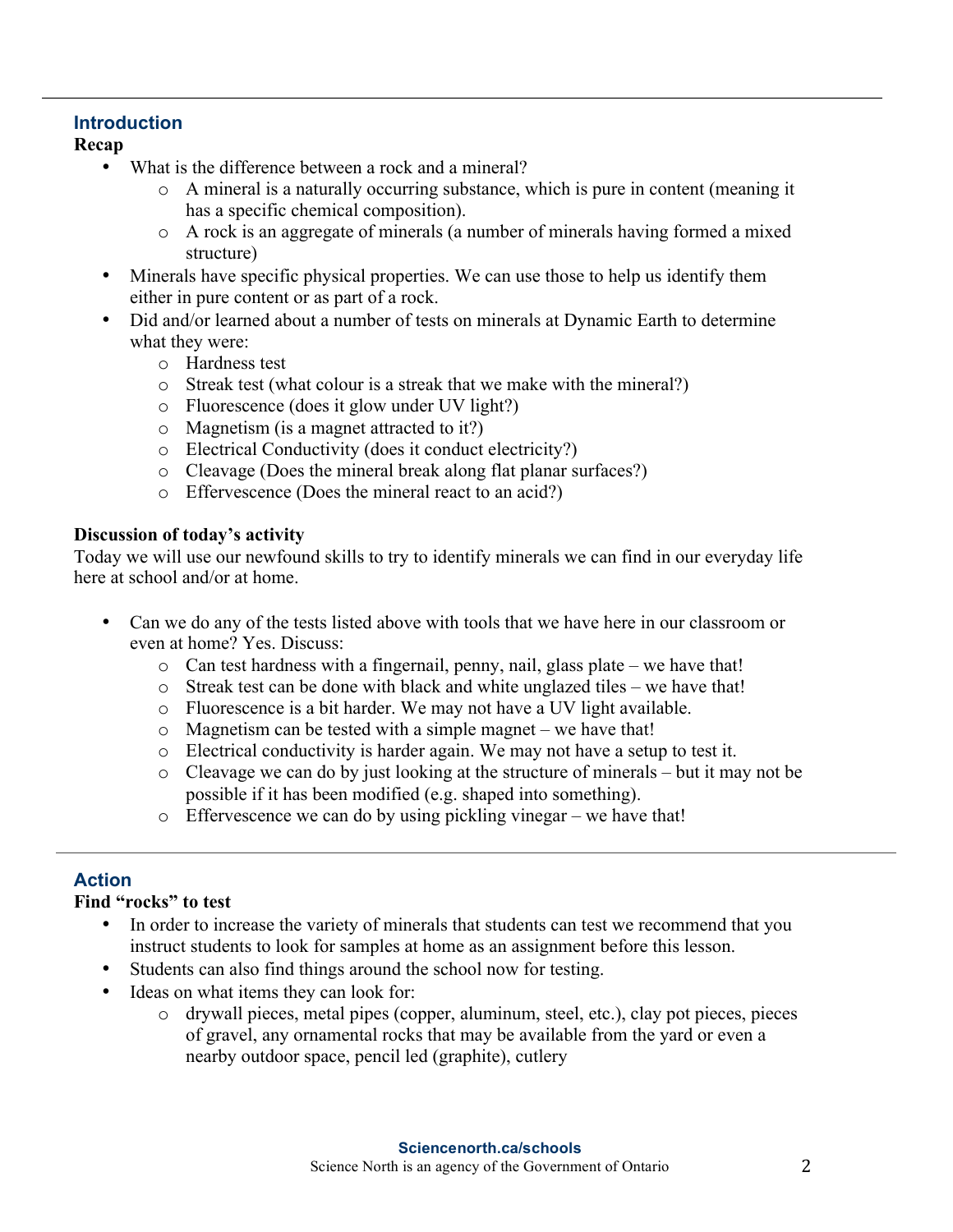#### **Test the materials**

- Once you have a good assortment of things to test have the students perform the identification tests on them.
	- o Try to scratch the sample with your fingernail. If that fails with a penny, then a nail, and finally try to scratch glass with the sample. See below for hardness chart to get a hardness range for the sample.
	- o Try to create a streak on a black (for light samples) or white (for dark samples) tile. Record the colour.
	- o Hold a magnet up to the sample. Does it stick? Record result.
	- o If the sample allows (most of the time it may not) look for cleavage and use the reference chart to determine what it is.
	- o Drip a few drops of vinegar onto sample. Does it start to bubble? If you don't see anything, try looking with a magnifying glass. Bubbles may only be forming very slowly. If bubbles form then the sample has carbonate mineral content (calcite or dolomite).
- Use the accompanying worksheet to fill out the results for each item.
- Use the attached identification chart or your own chart to compare the worksheet results to and make a guess what each material might be.

## **Consolidation/Extension**

#### **Consolidation**

Minerals are all around us. Sometimes in pure form and more often as part of materials we use. We can identify minerals in various ways.

#### **Extension – Analyze the mineral content of household items**

This is a different approach to the lesson plan we present here, but it gets at the same thing: that minerals are present throughout our daily lives and we can identify them and learn just how they are used. Instead of using tests to identify minerals though we use our research tools to figure out what minerals are in household items.

#### **Basic approach:**

- Recap what a mineral is with students.
- Discuss some examples of mineral use. There are some obvious examples, such as tiles, cutlery, and countertops. Students may not be aware though just in how many places we find minerals, such a cosmetic products, in electronics, etc.
- Some things have ingredients listed on the packaging. Look at the ingredients and identify any minerals. Students may have to look up the ingredients to learn whether they are minerals or not.
- Some things do not have the ingredients listed. For these students can do research to learn what minerals are in them.
- Presentation:
	- o For example you could have each student pick ONE household item and research what mineral are in it. They could further research where this mineral comes from, how it is mined and processed. They can then present their findings in class in an oral (or written) presentation.